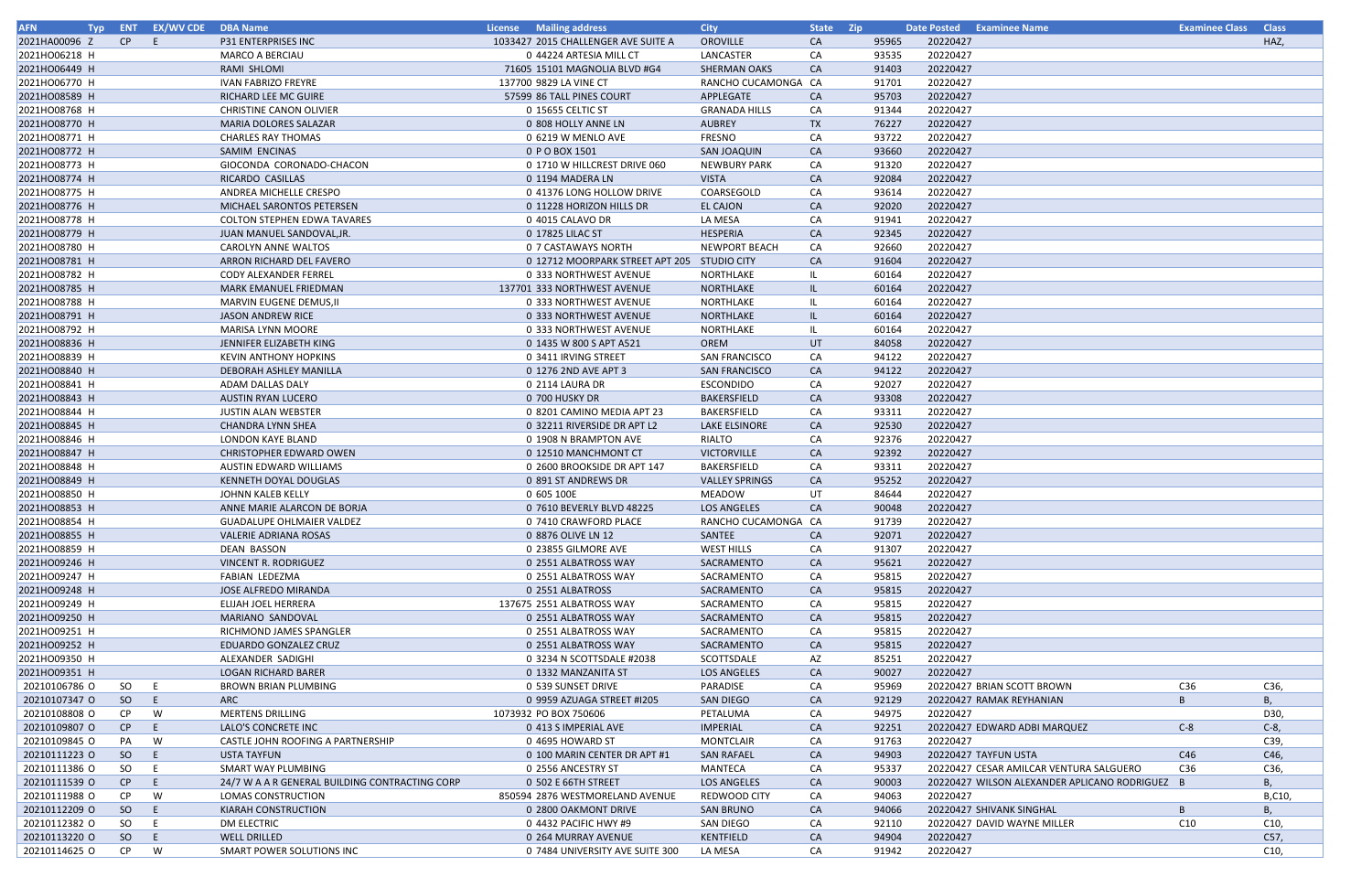| 20210115077 O                  | CP.          | W   | <b>TENCO SOLAR INC</b>                                                | 0 18340 YORBA LINDA BLVD,#107-497 YORBA LINDA |                                | <b>CA</b> | 92886          | 20220427                                             |                 | C10, C46,       |
|--------------------------------|--------------|-----|-----------------------------------------------------------------------|-----------------------------------------------|--------------------------------|-----------|----------------|------------------------------------------------------|-----------------|-----------------|
| 20210115122 0                  | <b>CP</b>    | W   | GARDEN ART LANDSCAPE & DESIGN INC                                     | 0 1034 EMERALD BAY ROAD #420                  | <b>SOUTH LAKE TAHOE</b>        | CA        | 96150          | 20220427                                             |                 | C <sub>27</sub> |
| 20210115483 O                  | CP           | F   | FULCRUM UNDERGOUND AND GRADING INC                                    | 0 3124 AYRES HOLMES RD                        | <b>AUBURN</b>                  | CA        | 95602          | 20220427 MASON BRIDGEMAN LENOVER                     |                 | А.              |
| 20210116363 O                  | <b>CP</b>    | W   | <b>FLOORING PROJECT CENTER</b>                                        | 0 40595 HEYERDAHL AVE                         | <b>MURRIETA</b>                | CA        | 92563          | 20220427                                             |                 | C <sub>15</sub> |
| 20210116364 O                  | CP           | W   | ALL-WEATHER ROOFING                                                   | 0 1768 DAYTON AVE                             | <b>SAN LEANDRO</b>             | <b>CA</b> | 94579          | 20220427                                             |                 | C39,            |
| 20210116505 O                  | SO           | E   | <b>TAVARES CONSTRUCTION</b>                                           | 0 5131 OAK PARK WAY                           | <b>SANTA ROSA</b>              | CA        | 95409          | 20220427 HARRISON SLADE TAVARES                      | B               | Β,              |
| 20210116707 O                  | SO           | W   | AAA CONSTRUCTION                                                      | 0 601 BONITA COURT                            | <b>SUISUN CITY</b>             | <b>CA</b> | 94585          | 20220427                                             |                 | A,C-8,          |
| 20210116784 O                  | <b>CP</b>    | W   | HL CONSTRUCTION INC                                                   | 0 7 MIMOSA                                    | <b>IRVINE</b>                  | CA        | 92612          | 20220427                                             |                 | В.              |
| 20210116870 O                  | CP           | W   | A-CLASS HEATING AND AIR                                               | 0 2317 SIERRA MADRE CT APT B                  | RANCHO CORDOVA                 | <b>CA</b> | 95670          | 20220427                                             |                 | C <sub>20</sub> |
| 20210117089 O                  | <b>CP</b>    | W   | <b>BMT 13 CONSTRUCTION INC</b>                                        | 0 9609 DAVONA DRIVE                           | <b>SAN RAMON</b>               | CA        | 94583          | 20220427                                             |                 | В.              |
| 20210117192 O                  | SO           | E   | <b>EMPIRE ELECTRIC</b>                                                | 0 332 ADAMS ST                                | <b>NEVADA CITY</b>             | <b>CA</b> | 95959          | 20220427 SEAN TARYN HURST                            | C10             | C10             |
|                                |              |     |                                                                       |                                               |                                |           |                |                                                      |                 |                 |
| 20210117219 O                  | <b>CP</b>    | W   | A & R BUILDING SOLUTIONS                                              | 0 2514 JAMACHA RD SUITE 502-32                | <b>EL CAJON</b>                | CA        | 92019          | 20220427                                             |                 | B               |
| 20210117350 O                  | CP           | -E  | SPARTAN GENERAL CONTRACTORS                                           | 0 2063 CHARLE ST APT A4                       | <b>COSTA MESA</b>              | <b>CA</b> | 92627          | 20220427 GUSTAVO GUTIERREZ RAMIREZ                   | $\overline{B}$  | B               |
| 20210117445 O                  | <b>CP</b>    | -E  | ALFA TELECOMMUNICATIONS                                               | 0 5600 MARCONI AVE APT 249                    | CARMICHAEL                     | CA        | 95608          | 20220427 IVAN SOROCHIN                               |                 | В.              |
| 20210117703 O                  | CP           | W   | <b>HOMQUEST INC</b>                                                   | 0 26895 ALISO CREEK RD STE B5744              | <b>ALISO VIEJO</b>             | <b>CA</b> | 92656          | 20220427                                             |                 | B               |
| 20210117835 O                  | <b>CP</b>    | W   | <b>INFINITY PRO CONTRATORS</b>                                        | 0 350 W SANTA FE AVENUE                       | PLACENTIA                      | CA        | 92870          | 20220427                                             |                 | В.              |
| 20210118081 O                  | SO           | -E  | <b>EUA CONCRETE &amp; PAVERS</b>                                      | 0 7961 WELLS AVE #B                           | <b>NEWARK</b>                  | CA        | 94560          | 20220427 EMMANUEL ARCIGA QUIROZ                      | $C-8$           | $C-8$ ,         |
| 20210118117 O                  | <b>CP</b>    | W   | PHOENIX CONSTRUCTION GROUP                                            | 0 487 WEST 17TH ST                            | <b>SAN BERNARDINO</b>          | CA        | 92405          | 20220427                                             |                 | B               |
| 20210118197 O                  | CP           | -E  | <b>G N Z TREE EXPERTS</b>                                             | 0 1840 E TRENTON AVE APT E                    | ORANGE                         | <b>CA</b> | 92867          | 20220427 MIGUEL ANGEL GONZALEZ-MEDEL                 | D49             | D49,            |
| 20210118199 O                  | CP.          | E   | JAY JAY LOCK & SECURITY INC                                           | 0 7138 OWENSMOUTH AVE                         | <b>CANOGA PARK</b>             | CA        | 91303          | 20220427 RICARDO ANDRADE                             | D16             | D16,            |
| 20210118374 O                  | LC.          | W   | P V P PLUMBING LLC                                                    | 1076890 245 PUNTA PRIETA DRIVE                | <b>PERRIS</b>                  | CA        | 92571          | 20220427                                             |                 | C36,            |
| 20210118398 O                  | SO.          | W   | PAIGE JOHN S                                                          | 0 PO BOX 1263                                 | <b>FRAZIER PARK</b>            | CA        | 93225          | 20220427                                             |                 | В,              |
|                                |              |     | SERVICE PRO INTEGRATED SYSTEMS INC                                    |                                               |                                |           | 93036          |                                                      |                 |                 |
| 20210118465 O                  | CP           | W   |                                                                       | 0 1365 E STROUBE STREET                       | OXNARD                         | CA        |                | 20220427                                             |                 | C10             |
| 20210118477 O                  | <b>CP</b>    | W   | L C MORA'S FLOORING INC                                               | 0 680 E STATE HWY 20                          | <b>UPPER LAKE</b>              | CA        | 95485          | 20220427                                             |                 | C15,            |
| 20210118478 O                  | CP           | W   | T & F CONSTRUCTION & REMODELING INC                                   | 0 8549 WILSHIRE BLVD UNIT 987                 | <b>BEVERLY HILLS</b>           | <b>CA</b> | 90211          | 20220427                                             |                 | B               |
| 20210118479 O                  | <b>CP</b>    | W   | HARD CORE PLUMBING CONTRACTOR INC                                     | 0 363 MELROSE AVE                             | <b>SAN FRANCISCO</b>           | CA        | 94127          | 20220427                                             |                 | C36,            |
| 20210118484 O                  | CP           | W   | ROBEN ENGINEERING CORP                                                | 0 1441 MAIN STREET #330                       | <b>RAMONA</b>                  | <b>CA</b> | 92065          | 20220427                                             |                 | А,              |
| 20210118490 O                  | SO.          | - E | <b>GREENHOUSE PAINTING</b>                                            | 0 1020 S GRANT ST                             | <b>STOCKTON</b>                | CA        | 95206          | 20220427 ANGELINA DESMARY PASTRANA                   | C33             | C33,            |
| 20210118595 O                  | LC.          | W   | RODRIGUEZ SAL LANDSCAPES                                              | 843795 1501 TITAN WAY                         | <b>OROVILLE</b>                | CA        | 95966          | 20220427                                             |                 | C27,            |
| 20210118648 O                  | <b>CP</b>    | E   | R V C BUILDERS INC                                                    | 0 11112 STRATFORD WAY                         | <b>GARDEN GROVE</b>            | CA        | 92840          | 20220427 ROLANDO VELASQUEZ                           | B.              | B               |
| 20210118657 O                  | LC.          | W   | D & M FAMILY HOLDINGS LLC                                             | 971852 921 MARIA DR                           | PETALUMA                       | <b>CA</b> | 94954          | 20220427                                             |                 | C20, C10, C46,  |
| 20210118666 O                  | CP           | W   | INGERSOLL - RAND INDUSTRIAL U S INC                                   | 0 2845 PELLISSER PL                           | <b>CITY OF INDUSTRY</b>        | CA        | 90621          | 20220427                                             |                 | B, D21,         |
| 20210118716 O                  | LC           | W   | ALL FUTURE CONSTRUCTION LLC                                           | 864665 239 1/2 RENO STREET                    | <b>LOS ANGELES</b>             | <b>CA</b> | 90026          | 20220427                                             |                 | B,C10,C36,      |
| 20210118784 O                  | <b>CP</b>    | E   | WESTERN WILLOWS LANDSCAPING INDUSTRIES                                | 0 10263 GERBER RD                             | SACRAMENTO                     | CA        | 95829          | 20220427 WESLEY SCOTT BARRIOS                        | C <sub>27</sub> | C27,            |
|                                |              |     |                                                                       |                                               |                                |           |                |                                                      |                 |                 |
| 20210118791 O                  | CP           | -E  | LEGACY DOOR & WINDOWS OF CALIFORNIA INC                               | 0 1960 MISSION RD #7                          | <b>ESCONDIDO</b>               | <b>CA</b> | 92029          | 20220427 ZACHARY KAYEM MORRISON                      | C17             | C17,            |
| 20210118796 O                  | SO           | E.  | <b>WEST COAST PUMPS</b>                                               | 0 1374 COOLIDGE PLACE                         | <b>WOODLAND</b>                | CA        | 95776          | 20220427 JOEL TERRY NAFZIGER                         | A               | А,              |
| 20210118797 O                  | SO           | -E  | <b>CORTEZ ELECTRIC</b>                                                | 0 370 HONEYSUCKLE DR                          | <b>FAIRFIELD</b>               | CA        | 94533          | 20220427 ANTONIO RUBEN CORTES SANDOVAL               | C10             | C <sub>10</sub> |
| 20210118800 O                  | <b>CP</b>    | W   | <b>GARCIA TORRES PAINTING INC</b>                                     | 0 33085 OREGON ST                             | <b>LAKE ELSINORE</b>           | CA        | 92530          | 20220427                                             |                 | C33,            |
| 20210118801 O                  | SO           | E.  | FEENSTRA JEREMY JOHN                                                  | 0 9840 INDIANA AVE #2                         | RIVERSIDE                      | <b>CA</b> | 92503          | 20220427 JEREMY JOHN FEENSTRA                        | D <sub>52</sub> | D52,            |
| 20210118803 O                  | <b>CP</b>    | W   | PRIME PAINTING INC                                                    | 948123 44000 SANDIA CREEK DRIVE               | <b>TEMECULA</b>                | CA        | 92590          | 20220427                                             |                 | C33,            |
| 20210118841 O                  | CP           | W   | <b>ISTOBAL USA CORP</b>                                               | 0 1045 PAGE ST                                | <b>BRISTOL</b>                 | <b>VA</b> | 24201          | 20220427                                             |                 | C54, D03,       |
| 20210118869 O                  | SO.          | E.  | <b>CEIDI GARDEN SERVICES</b>                                          | 0 532 WARRINGTON AVE                          | REDWOOD CITY                   | CA        | 94063          | 20220427 CEIDI SUASTEGUI                             | C27             | C27,            |
| 20210118870 O                  | SO           | E.  | <b>STRONGER FENCE</b>                                                 | 0 326 MILDRE ST                               | <b>PERRIS</b>                  | <b>CA</b> | 92571          | 20220427 ALEJANDRO SANCHEZ                           | C13             | C13,            |
| 20210118872 0                  | SO.          | E   | OLSON JIM W                                                           | 856411 2469 PINEWOOD PLACE                    | SIMI VALLEY                    | CA        | 93065          | 20220427 JIM WAYNE OLSON                             | B.              | В,              |
| 20210118873 O                  | SO           | -E. | STRAND PLUMBING                                                       | 0 4316 W 165TH ST                             | LAWNDALE                       | <b>CA</b> | 90260          | 20220427 MORGAN CHASE CHANEY                         | C36             | C36,            |
| 20210118875 O                  | SO.          | E.  | AMERICAN USA CONSTRUCTION                                             | 0 7736 BONNER AVE                             | <b>SUN VALLEY</b>              | CA        | 91352          | 20220427 PEDRO RAMOS                                 | B               | В,              |
|                                |              |     |                                                                       |                                               |                                |           |                |                                                      |                 |                 |
| 20210118876 O                  | SO           | E.  | ALVAREZ TREE SERVICE                                                  | 0 1650 E LOS ANGELES AVE #107                 | <b>SIMI VALLEY</b>             | CA        | 93065          | 20220427 ERICK ARNOLDO ALVAREZ CHOQUIN               | D49             | D49,            |
| 20210118877 0                  | SO.          | E   | LEE SEUNG JAE                                                         | 0 1150 S OXFORD AVE #204                      | LOS ANGELES                    | CA        | 90006          | 20220427 SEUNG JAE LEE                               | B               | Β,              |
| 20210118878 O                  | SO           | E   | <b>FUENTEZ JERRY</b>                                                  | 0 4916 COLLEFE AVE                            | BAKERSFIELD                    | CA        | 93306          | 20220427 JERRY MICHAEL FUENTEZ, JR                   | $C-8$           | $C-8$ ,         |
| 20210118880 O                  | SO.          | - E | JD LAND CARE                                                          | 0 588 SOUTH HIGHLAND DR APT 1                 | <b>PALM SPRINGS</b>            | CA        | 92264          | 20220427 JOSE ALBERTO DIAZ HERNANDEZ                 | C <sub>27</sub> | C27,            |
| 20210118882 O                  | CP           | E   | RF DRYWALL INC                                                        | 0 312 CAMELLIA AVE APT C                      | <b>ONTARIO</b>                 | <b>CA</b> | 91762          | 20220427                                             |                 | $C-9$ ,         |
| 20210118883 O                  | <b>CP</b>    | E   | G G GENERAL CONSTRUCTION                                              | 0 25170 MALONE AVE                            | <b>ROMOLAND</b>                | CA        | 92585          | 20220427 GUILLERMO GARCIA LOPEZ                      | B               | Β,              |
| 20210118884 O                  | CP           | -E  | MS HEATING & COOLING INC                                              | 0 40691 MALIBAR AVE                           | <b>HEMET</b>                   | <b>CA</b> | 92544          | 20220427 FERNANDO MARTINEZ                           | C <sub>20</sub> | C20,            |
| 20210118886 O                  | CP.          | E   | <b>EXCLUSIVE FLOORING SERVICES</b>                                    | 0 3464 HOOVER ST                              | RIVERSIDE                      | CA        | 92504          | 20220427 SAMUEL HERNANDEZ URCID                      | C15             | C15,            |
| 20210118889 O                  | CP           | E   | NEW ERA LANDSCAPE & GARDEN SERVICE                                    | 0 1323 GORDON CT                              | <b>REDWOOD CITY</b>            | CA        | 94061          | 20220427 EDGAR OROZCO ARTEAGA                        | C27             | C27,            |
| 20210118891 O                  | CP.          | E.  | <b>ACEVEDO'S CONSTRUCTION</b>                                         | 0 12771 PIERCE ST                             | PACOIMA                        | CA        | 91331          | 20220427 ANTONIO ACEVEDO                             | -B              | Β,              |
| 20210118893 O                  | CP           | E   | DSN DEVELOPMENT INC                                                   | 0 14554 HARTLAND 212                          | <b>VAN NUYS</b>                | CA        | 91405          | 20220427 MYNOR BALZARAD NAVAS YANES                  | $\overline{A}$  | А,              |
|                                |              |     | <b>WILLIAMS BLAIR</b>                                                 | 0 10633 SALOMA AVE                            | <b>MISSION HILLS</b>           | CA        | 91345          | 20220427 BLAIR DWIGHT WILLIAMS                       | -B              |                 |
|                                |              |     |                                                                       |                                               |                                |           |                |                                                      |                 | В.              |
| 20210118894 O                  | SO.          | E.  |                                                                       |                                               |                                |           |                |                                                      |                 |                 |
| 20210118895 O                  | SO           | - E | AK AIR SOLUTIONS                                                      | 0 412 W DRYDEN ST                             | GLENDALE                       | CA        | 91202          | 20220427 ARBI KESHISHYAN                             | C <sub>20</sub> | C20,            |
| 20210118898 O<br>20210118899 O | SO<br>$CP$ E | - E | CONCRETE LAWN BORDERS & CURBING<br>MR BOB'S STONE & TILE INSTALLATION | 0 729 FAIRFAX ROAD<br>0 37613 31ST ST E       | <b>BAKERSFIELD</b><br>PALMDALE | CA<br>CA  | 93306<br>93550 | 20220427<br>20220427 JUAN CARLOS ASCENCIO VILLASENOR | C54             | $C-8$ ,<br>C54, |